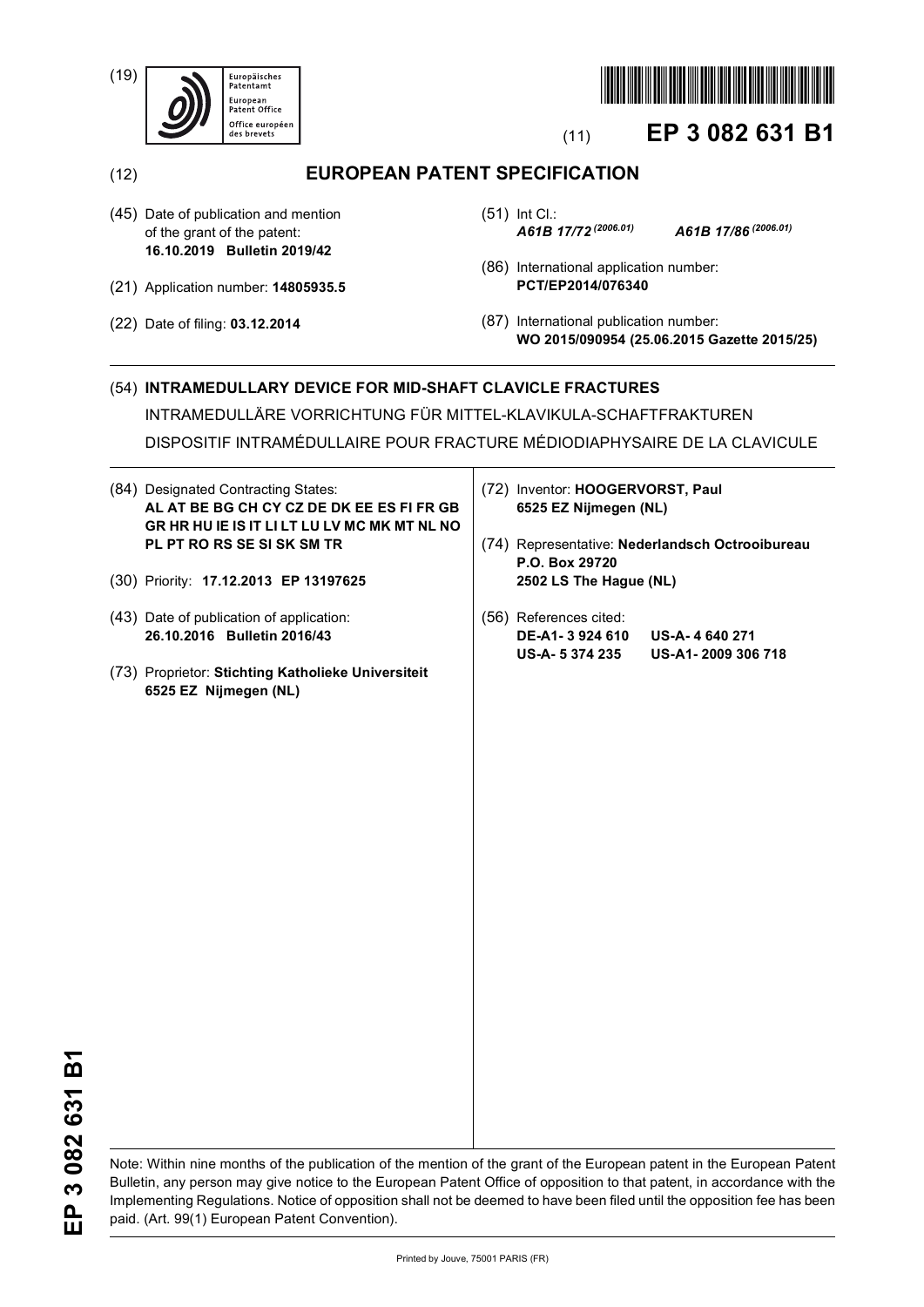*15*

*20*

*25*

*30*

*35*

*40*

#### **Description**

#### **Field of the invention**

**[0001]** The present invention relates to an intramedullary device for treatment of a fracture of a long pipe bone, such as a (mid-shaft) clavicle fracture.

#### **Prior art**

**[0002]** US patent US 4,640,271 (Lower) discloses a bone screw having a main shaft and a separate sleeve member. The main shaft has a first set of threads on a leading end portion and an elongated smooth unthreaded shaft portion with a protruding lip on the opposite, trailing end of the main shaft. The separate sleeve member, provided with a second set of threads on its outer surface, is held in position by the protruding lip on the unthreaded shaft portion, but only in one direction. No axial stability is provided by the bone screw, and also no flexibility ios provided.

**[0003]** US patent publication US 2009/306718 discloses a lagwire system for facilitating fixation of bone fractures An anchor component is provided as well as a wire, a threaded sleeve, a tubular sleeve and a cap. The lagwire system is only suitable for exerting a compressing force, and no rotation at the fixation position is possible. **[0004]** US patent 6,338,732 discloses an in marrow nail structure having a pin with two threaded ends. Lateral fixation is accomplished outside of the fractured bone. After fixation of the in marrow nail structure, no rotation is possible anymore, and also no axial stability is provided.

**[0005]** American patent publication US2011/0009865 discloses an intramedullary pin for bone fixation in a clavicula fracture. At one end, the pin is fastened using a screw threaded part, and at the other side of the fracture, the pin is fixated using a fastener in a transverse aperture in the pin.

**[0006]** International patent publication WO2011/060412 discloses a pre-curved intramedullary clavicle nail, which can be anchored to the bone using one or two fixation elements, such as screws.

**[0007]** US-A-5,374,235 discloses a marrow nail with a plurality of screws for securing the nail in a bone of a patient. The marrow nail includes a plurality of recesses defined proximate one end of an elongated rod. Each of the plural recesses is formed as a notch and is operably engagable with a respective one of the plural screws.

#### **Summary of the invention**

**[0008]** The present invention seeks to provide an improved intramedullary device especially suited for treatment of a fracture of a long pipe bone, such as a (midshaft) clavicle fracture.

**[0009]** According to the present invention, an intramedullary device according to claim 1 is provided.

**[0010]** Due to the components of the present invention intramedullary device embodiments, once in place the connection between the two fractured clavicula parts will be rigid in the axial plane so it will prevent the mid-shaft clavicle fracture from shortening but remains free to rotate within itself to prevent hardware failure and implant migration. The surgical technique needed for implantation of the present device embodiments is minimally invasive. It is expected that time needed for the procedure

*10* is shorter and less invasive than by using the current standard therefore being more cost effective and cheaper as well.

#### **Short description of drawings**

**[0011]** The present invention will be discussed in more detail below, using a number of exemplary embodiments, with reference to the attached drawings, in which

Fig. 1 shows a side view of a base pin of an embodiment of the intramedullary device according to the present invention;

Fig. 2 shows an enlarged sectional side view of a connection part of the base pin of Fig. 1, which allows selection of an appropriate length of the intramedullary device;

Fig. 3a and 3b show a side view and a cross sectional view of a secondary fixation element as part of an embodiment of the intramedullary device according to the present invention;

Fig. 4a and 4b show a perspective view and a cross sectional view of an end cap to be used in conjunction with the secondary fixation element of Fig. 3a and 3b; Fig. 5 shows a perspective view of a first tool to be used with the intramedullary device according to the present invention embodiments; and

Fig. 6 shows a perspective view of a second tool to be used with the intramedullary device according to the present invention embodiments.

#### **Detailed description of exemplary embodiments**

*45 50 55* **[0012]** The present invention provides a number of embodiments of an intramedullary (fixation) device for mid shaft clavicle fractures (MSCF) as specific application, and more general for treatment of a fracture of a long pipe bone. Currently available intramedullary implants do not have the properties for optimal reduction and conservation of the anatomical shape and length of the clavicle when fractured. The proposed solution embodiments provide a device that is able to re-establish anatomical alignment, prevent shortening and is able to rotate freely within itself, all in a minimally invasive manner. It is expected that time needed for the procedure is shorter, the implants are cheaper, rehabilitation will be similar and therefore will be more cost-effective than by using the current standard or other minimally invasive devices. **[0013]** Clavicle fractures approximately constitute for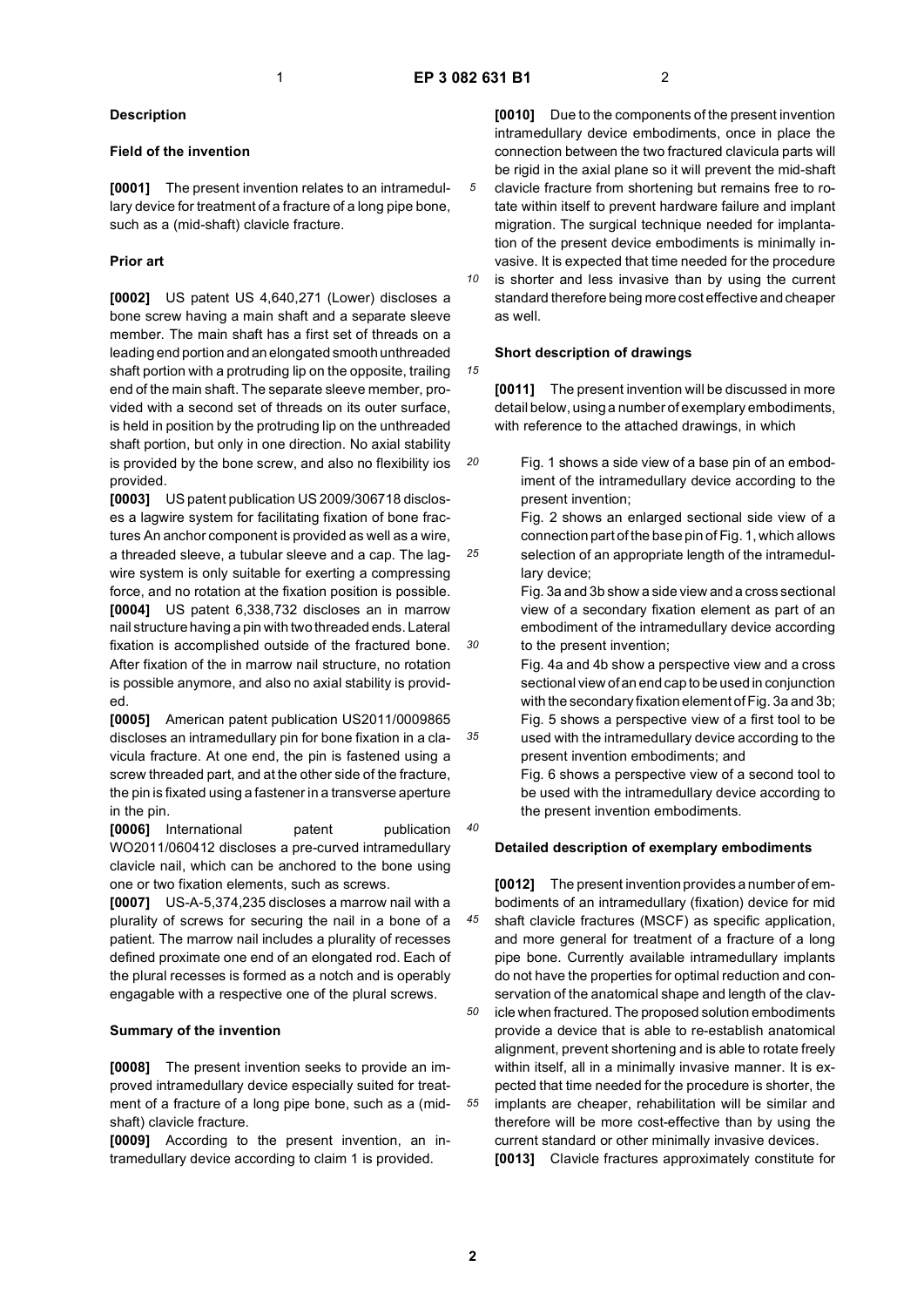*30*

5% of all fractures. About 69-82% of these fractures are mid-shaft clavicle fractures (MSCF). Because of the specific s-shaped anatomy and muscle insertions, about 73% of these fractures are displaced and/or shortened. These two features have been found to be poor predictors of outcome concerning non-unions, persistent posttraumatic symptoms and cosmetics in conservatively treated MSCF. Therefore, lately the tendency has been to surgically reduce and fixate MSCF if shortened more than 2cm or displaced more than the diameter of the clavicle's shaft. The standard for these operations now is fixation using a (angle-stable) plate and screws. This method creates a rigid fixation of both fracture elements and aims for primary bone healing. It re-establishes the normal length and alignment of the clavicle. Patients are able to quickly start rehabilitating. There have been reports that operative interventions results in better rates of union, less mal-unions and increased patient satisfaction. The downsides of these procedures are a large incision and scarring, risk of infection, and need for hardware removal in about half of the patients because of irritation.

**[0014]** Another frequently used technique to reduce and align MSCF is by using intramedullary devices. Examples of these devices are straight rigid pins (Hagie, Knowles, Rockwood) and titanium elastic nails (TEN). The first one aims for primary bone-healing and requires an inside-out open reduction operative technique which means loss of the fracture hematoma. It has produced contradictory results. The latter aims for secondary fracture healing by not evacuating the fracture hematoma with all its bone-healing substances. TEN is minimally invasive; it requires smaller incisions. Also hardware removal if necessary is easier and less invasive. Because of the flexibility of TEN it allows itself to follow the shape of the clavicle and re-align the MSCF. Good results have been reported using TEN. The downside of TEN is that they do not protect the MSCF from shortening and subsequent forming of a possible symptomatic malunion. Other negative features of TEN are well documented implant migration because it is not fixated well within the clavicle and a high rate of implant removal after healing of the fracture has occurred.

**[0015]** To create an optimal method of fixating MSCF all of the issues described above need to be taken into account. The device would need specific features. It should be intramedullary so it is less invasive. An intramedullary device would also make it possible to prevent evacuation of the fracture hematoma so secondary bone-healing can be pursued. It should be flexible enough to follow the s-shaped contour of the clavicle. It has to be rigid enough to be able to re-align and prevent shortening of the MSCF. It should be fixated in both fracture elements to prevent shortening and migration. It must be simple to implant and simple to remove if necessary. If these requirements are met it is likely that this device will be superior to the current standard of plate osteosynthesis.

**[0016]** According to the present invention embodi-

ments an intramedullary device for treatment of fracture of a long pipe bone (such as a mid-shaft clavicle fracture) is provided, comprising a (flexible or at least bendable) base pin 1 having a primary fixation element 2 and a connection part 3, and a secondary fixation element 6 attachable to the connection part 3 at one of a plurality of predetermined distances along the base pin with respect to the primary fixation element 2. The connection part 3 of the base pin 1 and the secondary fixation ele-

*10 15 20* ment 6 are rotatable (or rotationally free) with respect to each other when attached. The axial position of the secondary fixation element 6 with respect to the primary fixation element 2 is then fixed. This means axial stability in which the length of the base pin 1 (and the clavicle) cannot change in any of the two axial directions while at the same time the freedom to rotate within itself (i.e. locally where the secondary fixation element 6 is attached) will prevent hardware failure and subsequent implant migration and/or shortening of the (implanted) intramedullary device.

*25* **[0017]** An embodiment of such an intramedullary device is shown as parts depicted in Fig 1-4b as will be described below. Fig. 1 shows a side view of an embodiment of a base pin 1, having a total length of *l* <sup>1</sup>*+l*2*+l*3*+l*<sup>4</sup> as shown. The (flexible) base-pin 1 can easily be implanted intramedullary through the clavicle's two fracture elements so alignment is obtained. The base pin 1 has a primary fixation element 2, which in the embodiment

shown comprises a self-tapping threaded head end (2a), allowing fixation of the base pin in a sternal or medial end of the clavicle. By using a threaded head end 2a implantation will be more controlled and thus safer then by using TEN. The self-tapping threaded head end (2a) is provided with a blunt tip part (2b), to prevent perforation into

*35 40* the sterno-clavicular joint. The tip 2b is e.g. provided with a radius of 12.7mm over 90°, when the main diameter of the base pin 1 is e.g. 2 mm. The threaded head-end 2a is provided with a screw thread having a pitch distance which is adapted for its use in anchoring the base pin 1 in the clavicle.

**[0018]** As shown in the embodiment of Fig. 1, the base pin 1 further comprises a handling part 4 remote from the primary fixation element 2. A special tool can e.g. be attached to this handling part 4, e.g. allowing exertion of a

*45* screwing motion to fix the primary fixation element 2 inside the clavicula bone.

*50* **[0019]** In order to cater for the internal shape of the clavicula bone, the base pin 1 is bendable in a further embodiment. This can e.g. be accomplished by selecting the right material, e.g. stiff yet bendable such as AISI 304 stainless steel, in combination with a proper diameter (e.g. 2 mm). Alternatively, the base pin 1 is made of another medical grade material, such as titanium.

*55* **[0020]** The secondary fixation element 6, or intra-cortical fixation device, is positioned in the dorsolateral aspect of the clavicle in use near the conoid process to allow fixation within the bone and around the base pin 1 at the appropriate length. Eventually, the base pin 1 will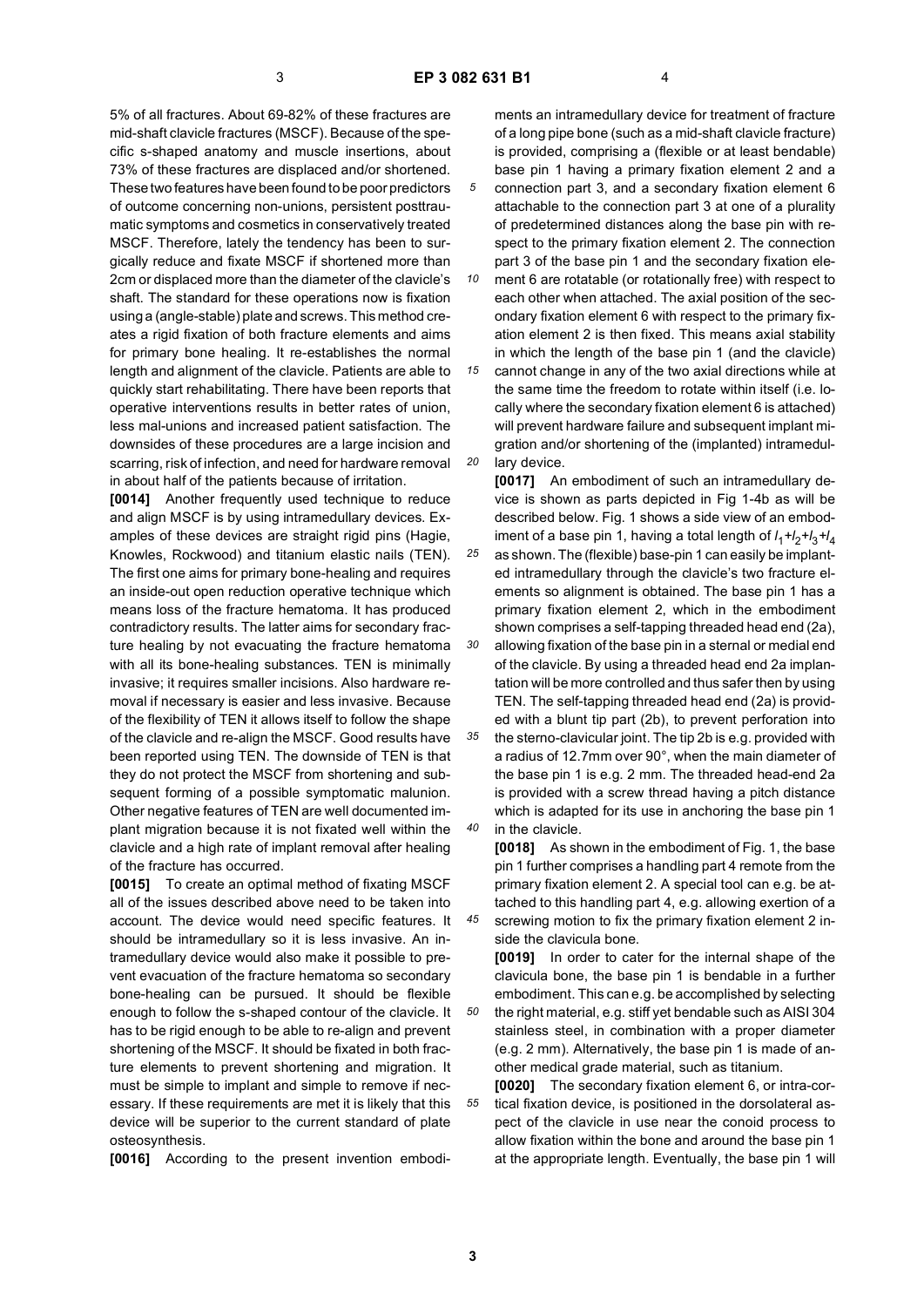be cut at the appropriate length. An end cap or locking screw 7 (see below for further details thereof) may fixate the secondary fixation element 6 to the connection part 3 at the correct length and on both sides of the fractures. **[0021]** As shown in the embodiment of Fig. 1, the connection part 3 is provided over a predetermined length *l* 1 of the base pin 1, remote from the primary fixation element 2 (which has a length *l* 3). The mutual distance between the first and secondary fixation elements 2, 6 can thus be selected dependent on the specific situation.

**[0022]** Furthermore, the connection part 3 comprises a plurality of restrictions 11 (e.g. in the form of indentations, or a stepped or sinusoid cylinder profile) having an outer diameter  $d_1$  different from a local outer diameter  $d_2$ of the base pin 1, indicated by surface 10. This is shown in detail in the enlarged partial view of the connection part in Fig. 2. In the embodiment shown, the outer diameter  $d_1$  is smaller (e.g. 1.3mm) than the local outer diameter  $d_2$  (e.g. 2 mm), which can e.g. be accomplished by a simple milling process step of the base pin 1.

**[0023]** An embodiment of the secondary fixation element 6 is shown in more detail in aside view in Fig. 4a and in a cross sectional view in Fig. 4b. In order to be able to shift or slide the secondary fixation element 6 over the handling part 4 and the connection part 3, the secondary fixation element 6 has a bore with an inner diameter which is larger than an outer diameter of the base pin 1 in a further embodiment (e.g. 2.2mm and 2.0mm). **[0024]** In a further embodiment, the secondary fixation element 6 comprises a self tapping (and intra-cortical) threaded part 12, allowing to fixate the secondary fixation element 6 to the other part of the (fractured) clavicula. The size and pitch of the threaded part 12 may be 25 similar to the size and pitch of the threaded head end 2a of the primary fixation element 2. As shown most clearly in the side view of Fig. 3a, the secondary fixation element 6 is provided with a plurality of slots 15 in the self-tapping threaded part 12. These slots 15 allow fixation of the secondary fixation element 6 using a special tool sliding over entire exposed part of the base pin 1, as will be discussed in more detail below.

**[0025]** To ascertain that the primary and secondary fixation elements 2, 6 stay at the set distance from each other, the secondary fixation element 6 comprises a locking end 17 having a plurality of resilient legs 14 each having an inwardly extending end part 16 in a further embodiment. The resilient legs 14 press the inwardly extending parts 16 into the restrictions 11 of the connection part 3, thereby fixing the set distance, yet allowing rotation. Alternatives would e.g. be to use another pressure exerting element, e.g. one or more leaf springs, etc.

**[0026]** To lock the secondary element 6 into position with respect to the connection part 3, in a further embodiment the locking end 17 is provided with an outer thread and the secondary fixation element 6 further comprises a locking screw 7 as implementation of the end cap 7. A perspective view of the locking screw is shown in Fig. 4a, and a cross sectional view in Fig. 4b. The locking screw 7 is provided with an internal screw thread 7b matching the external screw thread on the resilient legs 14, and furthermore comprises a slit 7a allowing a screw driver type of installation of the locking screw 7.

*5* **[0027]** In a further aspect, the present invention also relates to a kit for a fracture of a long pipe bone, suchj as a clavicle fracture, comprising an intramedullary device according to any one of the embodiments as described above. Furthermore, the kit comprises a first tool

*10 15* for fixing the primary fixation element 2 of the base pin 1 in a medial part of the long pipe bone/ clavicula (e.g. using a handle bar attached to the handling part 4), and a second tool 8 for fixing the secondary fixation element 6 to a further part of the long pipe bone/clavicula. An embodiment of this second tool is shown in the perspec-

*20* tive view of Fig. 5, and is e.g. shaped as a hollow cylinder, able to slide over the still remaining parts of the base pin 1. The second tool 8 is provided with extending parts 8a, matching the slots 15 on the secondary fixation element 6, and allowing to exert sufficient torque to properly fixate

*25* the secondary fixation element 2 in the clavicula. **[0028]** Once the secondary fixation element 6 is secured in the long pipe bone/ clavicula, the base pin 1 can be cut to length (e.g. at one of the restrictions 11 of the connection part 3), e.g. using a generally available (surgical) cutting tool, or a specific cutting tool being part of

*30* the kit. After that, the locking screw 7 can be positioned over the resilient legs 14 of the secondary fixation element, and fastened using a third tool 9 for attaching the secondary fixation element 6 to the connection part 3 of the base pin 1. The third tool is shown in perspective in Fig. 6 and is provided with a first end having a screwdriver

*35* type (flat) head 9a, matching the slit 7a of the locking screw 7. Furthermore, the third tool 9 may be provided with a handling part 9b, similar to the handling part 4 of the base pin 1, allowing e.g. to attach a handle to allow

a screwing motion of the third tool 9. **[0029]** In summary, the innovative aspect of the device developed lies in being an intramedullary device that is

*40 45* able to re-establish anatomical alignment, prevent shortening and its ability to rotate freely within itself. Especially the latter is the key to the new intramedullary device for MSCF, but also very usable for treatment of other fractures involving long pipe bones. This should be made

possible by its design as summarized above and as shown in the drawing embodiments. **[0030]** The present invention embodiments have been

described above with reference to a number of exemplary embodiments as shown in the drawings. Modifications and alternative implementations of some parts or elements are possible, and are included in the scope of protection as defined in the appended claims.

#### *55* **Claims**

**1.** Intramedullary device for treatment of a fracture of a long pipe bone, comprising

*50*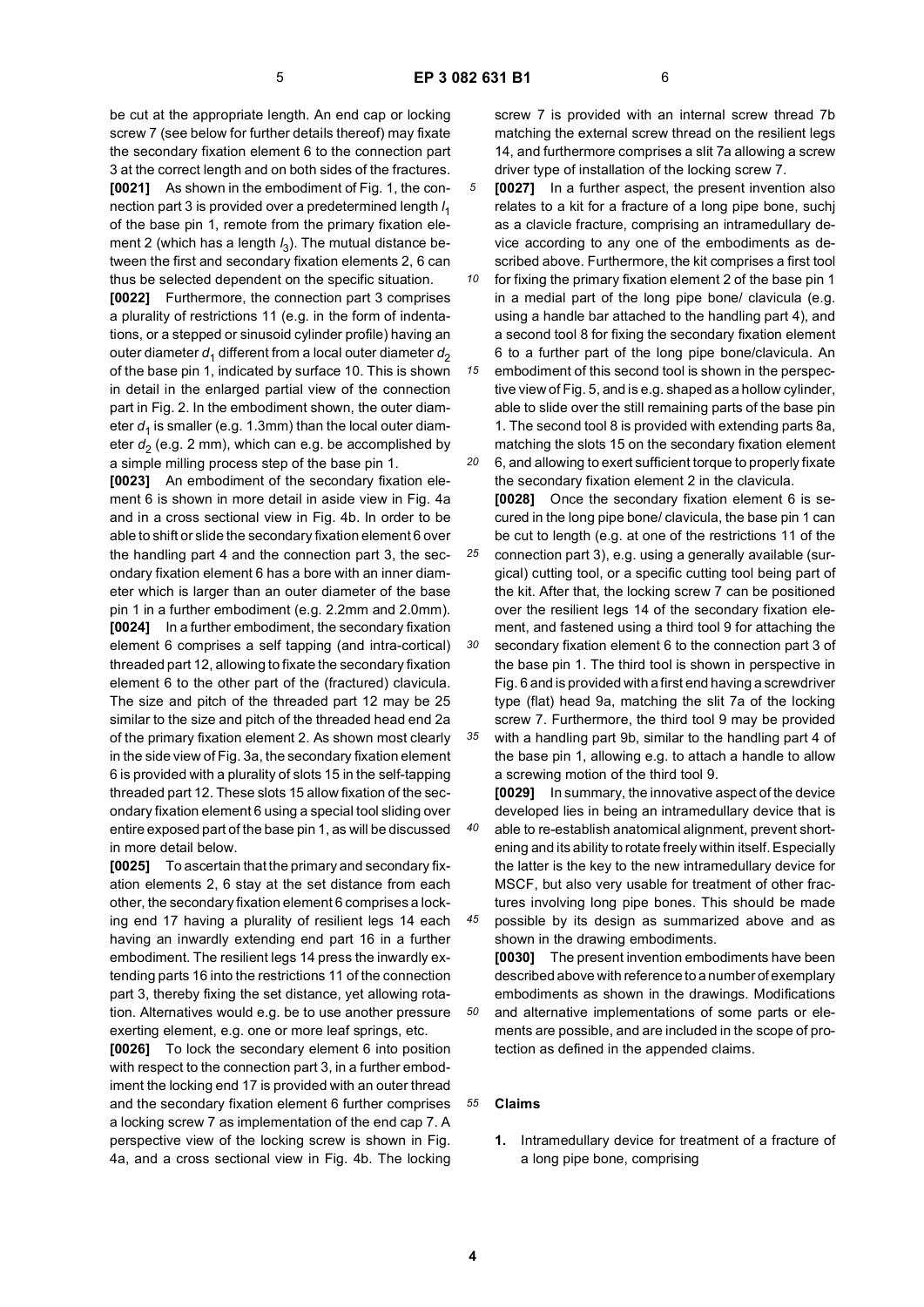*10*

*15*

*20*

*25*

*30*

*35*

*40*

*45*

- a base pin (1) having a primary fixation element (2) and a connection part (3),

- a secondary fixation element (6) attachable to the connection part (3) at one of a plurality of predetermined distances along the base pin with respect to the primary fixation element (2),

**characterised in that**: the secondary fixation element (6) has a bore with an inner diameter which is larger than an outer diameter of the base pin so that the secondary fixation element (6) can be slid or shifted over the connection part (3), and **in that**:

the secondary fixation element comprises a locking end for preventing axial movement of the first fixation element relative to the second fixation element when attached, whilst allowing the connection part (3) of the base pin (1) and the secondary fixation element (6) to rotate with respect to each other.

- **2.** Intramedullary device according to claim 1, wherein the connection part (3) is provided over a predetermined length (*l* 1) of the base pin (1).
- **3.** Intramedullary device according to claim 1 or 2, wherein the connection part (3) comprises a plurality of restrictions (11) having an outer diameter  $(d_1)$  different from a local outer diameter  $(d_2)$  of the base pin (1).
- **4.** Intramedullary device according to any one of claims 1-3, wherein the secondary fixation element (6) has a bore with an inner diameter which is larger than an outer diameter of the base pin (1).
- **5.** Intramedullary device according to any one of claims 1-4, wherein the locking end (17) has a plurality of resilient legs (14) each having an inwardly extending end part (16).
- **6.** Intramedullary device according to claim 5, wherein the locking end (17) is provided with an outer thread and the secondary fixation element (6) further comprises an end cap (7).
- **7.** Intramedullary device according to any one of claims 1-6, wherein the secondary fixation element (6) comprises a self-tapping threaded part (12).
- *50* **8.** Intramedullary device according to claim 7, wherein the secondary fixation element (6) is provided with a plurality of slots (15) in the self-tapping threaded part (12).
- *55* **9.** Intramedullary device according to any one of claims 1-8, wherein the primary fixation element (2) comprises a self-tapping threaded head end (2a).
- **10.** Intramedullary device according to claim 9, wherein the self-tapping threaded head end (2a) is provided with a blunt tip part (2b).
- **11.** Intramedullary device according to any one of claims 1-10, wherein the base pin (1) further comprises a handling part (4) remote from the primary fixation element (2).
- **12.** Intramedullary device according to any one of claims 1-11, wherein the base pin (1) is bendable.
	- **13.** Kit for a fracture of a long pipe bone, such as a clavicle fracture, comprising an intramedullary device according to any one of claims 1-12,

a first tool for fixing the primary fixation element (2) of the base pin (1) in a medial part of the ong pipe bone,

a second tool (8) for fixing the secondary fixation element (6) to a further part of the long pipe bone, and

a third tool (9) for attaching the secondary fixation element (6) to the connection part (3) of the base pin (1).

**14.** Kit according to claim 13, further comprising a cutting tool for cutting the connection part (3) to a final length of the base pin (1).

## **Patentansprüche**

**1.** Intramedulläre Vorrichtung zur Behandlung einer Fraktur eines langen Röhrenknochens, umfassend

> - einen Basisstift (1) mit einem primären Fixierungselement (2) und einem Verbindungsteil (3),

- ein sekundäres Fixierungselement (6), das in einem von einer Vielzahl von vorbestimmten Abständen entlang des Basisstifts in Bezug auf das primäre Fixierungselement (2) an dem Verbindungsteil (3) befestigt werden kann,

**dadurch gekennzeichnet, dass** das sekundäre Fixierungselement (6) eine Bohrung mit einem Innendurchmesser, der größer ist als ein Außendurchmesser des Basisstifts, aufweist, so dass das sekundäre Fixierungselement (6) über den Verbindungsteil (3) gezogen oder geschoben werden kann, und dass

das sekundäre Fixierungselement ein Verriegelungsende umfasst, um eine axiale Bewegung des ersten Fixierungselements relativ zu dem zweiten Fixierungselement, wenn es befestigt ist, zu verhindern, während der Verbindungsteil (3) des Basisstifts (1) und das sekundäre Fixierungselement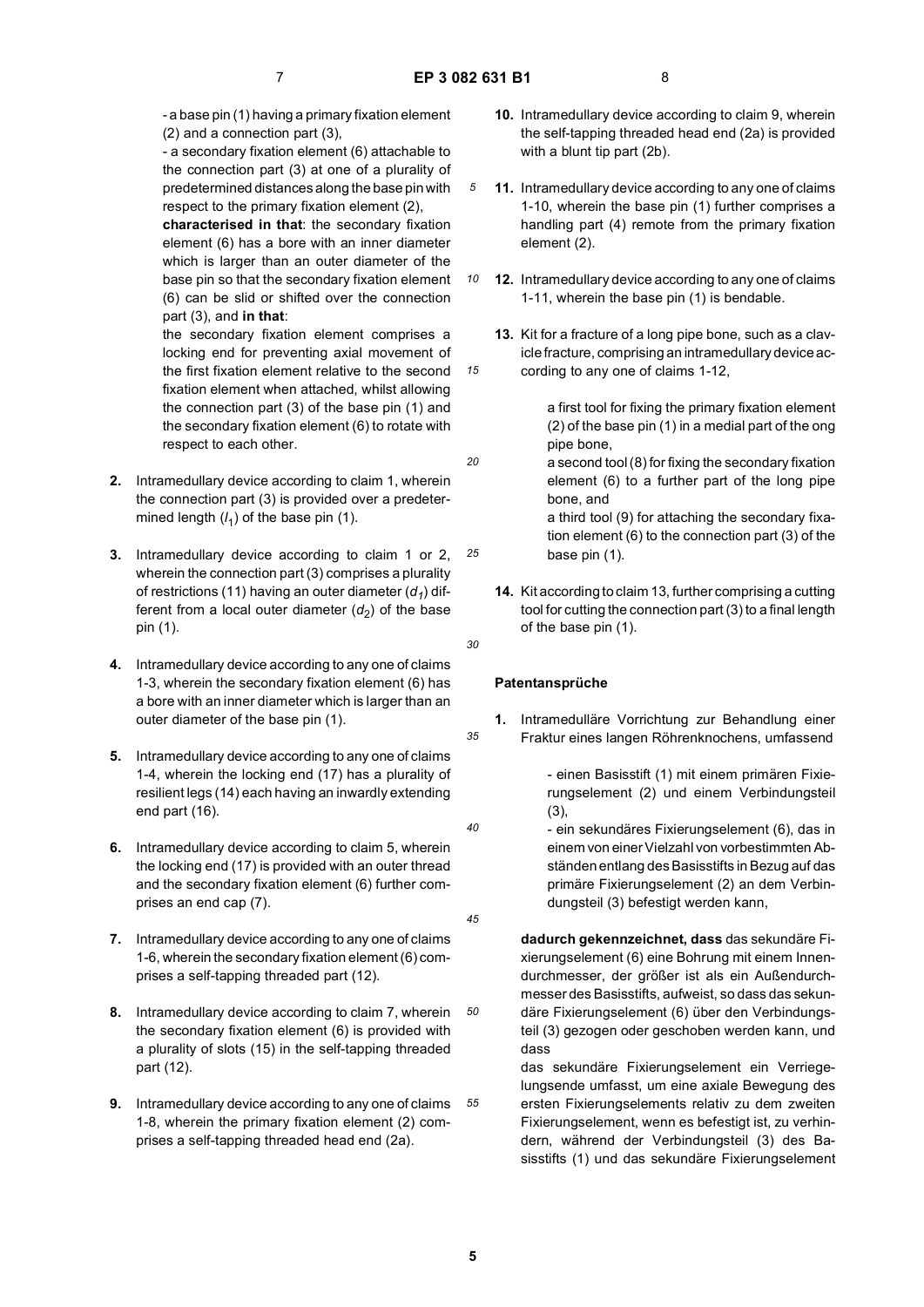*10*

*15*

*20*

*25*

*30*

*35*

*40*

*45*

- (6) gegeneinander rotieren können.
- **2.** Intramedulläre Vorrichtung gemäß Anspruch 1, wobei der Verbindungsteil (3) über eine vorbestimmte Länge (I<sub>1</sub>) des Basisstifts (1) vorhanden ist.
- **3.** Intramedulläre Vorrichtung gemäß Anspruch 1 oder 2, wobei der Verbindungsteil (3) eine Vielzahl von Restriktionen (11) umfasst, die einen Außendurchmesser  $(d_1)$  aufweisen, der von einem lokalen Außendurchmesser (d<sub>2</sub>) des Basisstifts (1) verschieden ist.
- **4.** Intramedulläre Vorrichtung gemäß einem der Ansprüche 1 bis 3, wobei das sekundäre Fixierungselement (6) eine Bohrung mit einem Innendurchmesser, der größer ist als ein Außendurchmesser des Basisstifts (1), aufweist.
- **5.** Intramedulläre Vorrichtung gemäß einem der Ansprüche 1 bis 4, wobei das Verriegelungsende (17) eine Vielzahl von elastischen Beinen (14) aufweist, die jeweils einen sich nach innen erstreckenden Endteil (16) aufweisen.
- **6.** Intramedulläre Vorrichtung gemäß Anspruch 5, wobei das Verriegelungsende (17) mit einem Außengewinde versehen ist und das sekundäre Fixierungselement (6) weiterhin eine Endkappe (7) umfasst.
- **7.** Intramedulläre Vorrichtung gemäß einem der Ansprüche 1 bis 6, wobei das sekundäre Fixierungselement (6) einen selbstschneidenden Gewindeteil (12) umfasst.
- **8.** Intramedulläre Vorrichtung gemäß Anspruch 7, wobei das sekundäre Fixierungselement (6) mit einer Vielzahl von Schlitzen (15) in dem selbstschneidenden Gewindeteil (12) versehen ist.
- **9.** Intramedulläre Vorrichtung gemäß einem der Ansprüche 1 bis 8, wobei das primäre Fixierungselement (2) ein mit einem selbstschneidenden Gewinde versehenes Kopfende (2a) umfasst.
- **10.** Intramedulläre Vorrichtung gemäß Anspruch 9, wobei das mit einem selbstschneidenden Gewinde versehene Kopfende (2a) mit einem stumpfen Spitzenteil (2b) versehen ist.
- **11.** Intramedulläre Vorrichtung gemäß einem der Ansprüche 1 bis 10, wobei der Basisstift (1) weiterhin einen vom primären Fixierungselement (2) entfernt liegenden Handhabungsteil (4) umfasst.
- **12.** Intramedulläre Vorrichtung gemäß einem der Ansprüche 1 bis 11, wobei der Basisstift (1) biegsam ist.
- **13.** Kit für eine Fraktur eines langen Röhrenknochens, wie eine Schlüsselbeinfraktur, umfassend eine intramedulläre Vorrichtung gemäß einem der Ansprüche 1 bis 12,
- ein erstes Werkzeug zum Fixieren des primären Fixierungselements (2) des Basisstifts (1) in einem medialen Teil des langen Röhrenknochens, ein zweites Werkzeug (8) zum Fixieren des sekundären Fixierungselements (6) an einem weiteren Teil des langen Röhrenknochens und ein drittes Werkzeug (9) zum Befestigen des sekundären Fixierungselements (6) an dem Verbindungs-
- **14.** Kit gemäß Anspruch 13, weiterhin umfassend ein Schneidwerkzeug zum Schneiden des Verbindungsteils (3) auf eine endgültige Länge des Basisstifts (1).

teil (3) des Basisstifts (1).

#### **Revendications**

- **1.** Dispositif intramédullaire pour le traitement d'une fracture d'un os long, comprenant
	- une broche de base (1) comportant un élément de fixation primaire (2) et une partie de connexion (3),
	- un élément de fixation secondaire (6) pouvant être fixé (3) à l'une d'une pluralité de distances prédéterminées disposées le long de la broche de base par rapport à l'élément de fixation primaire (2) de la partie de connexion
- **caractérisé en ce que**: l'élément de fixation secondaire (6) présente un alésage d'un diamètre intérieur supérieur à un diamètre extérieur de la broche de base de sorte que l'élément de fixation secondaire (6) puisse être glissé ou décalé au-dessus de la partie de connexion (3),

#### et **en ce que**:

l'élément de fixation secondaire comprend une extrémité de verrouillage pour empêcher le mouvement axial du premier élément de fixation par rapport au deuxième élément de fixation une fois fixé, tout en permettant à la partie de connexion (3) de la broche de base (1) et l'élément de fixation secondaire (6) de tourner l'un par rapport à l'autre.

- *50* **2.** Dispositif intramédullaire selon la revendication 1, dans lequel la partie de connexion (3) est présente sur une longueur prédéterminée  $(\ell_1)$  de la broche de base (1).
- *55* **3.** Dispositif intramédullaire selon la revendication 1 ou 2, dans lequel la partie de connexion (3) comprend une pluralité de zones en retrait (11) ayant un diamètre extérieur (d<sub>1</sub>) différent d'un diamètre extérieur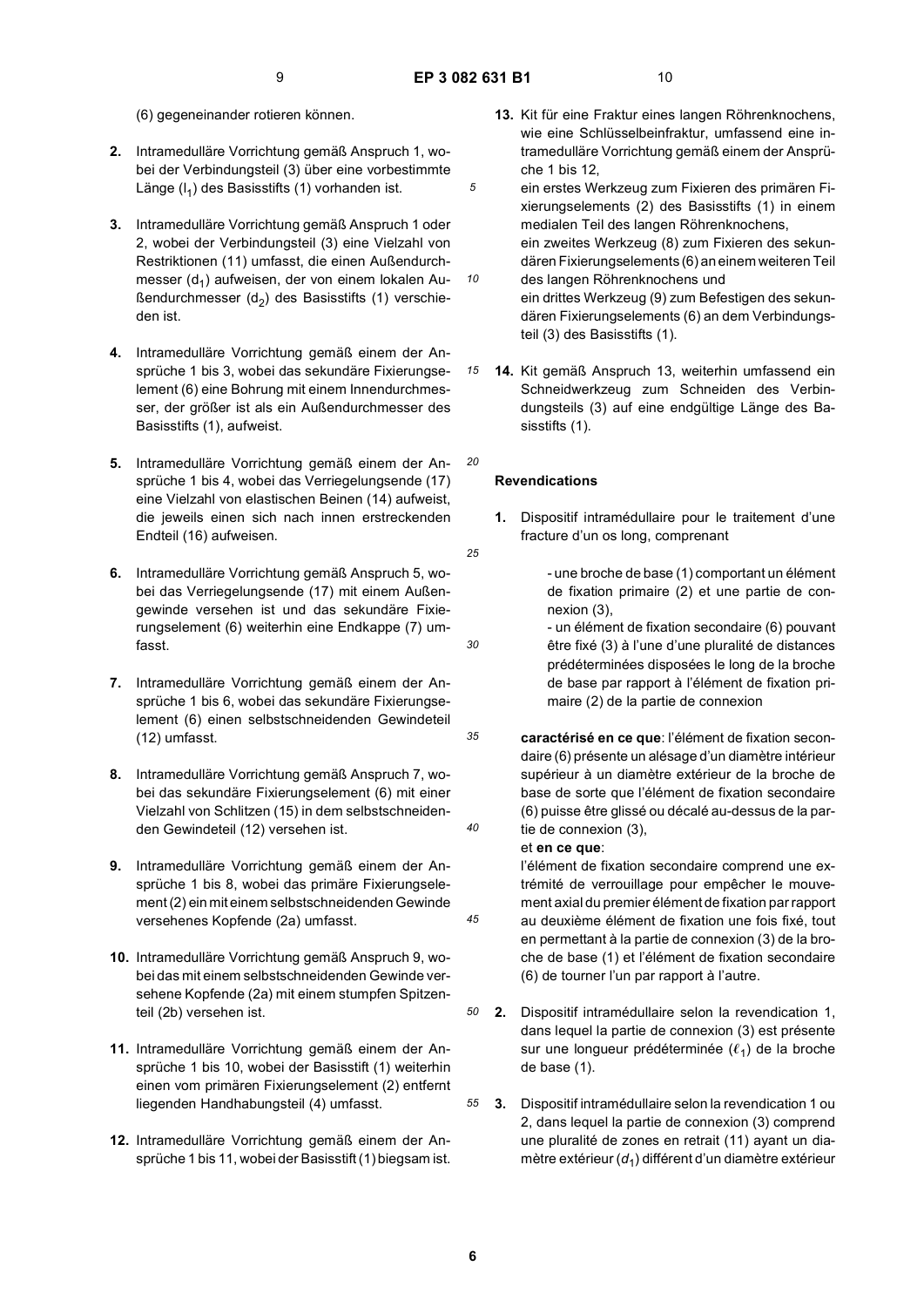*10*

*15*

local  $(d_2)$  de la broche de base (1).

- **4.** Dispositif intramédullaire selon l'une quelconque des revendications 1 à 3, dans lequel l'élément de fixation secondaire (6) présente un alésage dont le diamètre interne est supérieur au diamètre externe de la broche de base (1).
- **5.** Dispositif intramédullaire selon l'une quelconque des revendications 1 à 4, dans lequel l'extrémité de verrouillage (17) comporte une pluralité de pattes élastiques (14) ayant chacune une partie d'extrémité s'étendant vers l'intérieur (16).
- **6.** Dispositif intramédullaire selon la revendication 5, dans lequel l'extrémité de verrouillage (17) est munie d'un filetage extérieur et l'élément de fixation secondaire (6) comprend en outre un capuchon d'extrémité (7).
- **7.** Dispositif intramédullaire selon l'une quelconque des revendications 1 à 6, dans lequel l'élément de fixation secondaire (6) comprend une partie filetée auto-taraudante (12).
- **8.** Dispositif intramédullaire selon la revendication 7, dans lequel l'élément de fixation secondaire (6) est pourvu d'une pluralité de fentes (15) dans la partie filetée auto-taraudante (12).
- **9.** Dispositif intramédullaire selon l'une quelconque des revendications 1 à 8, dans lequel l'élément de fixation primaire (2) comprend une extrémité en tête filetée auto-taraudante (2a).
- **10.** Dispositif intramédullaire selon la revendication 9, dans lequel l'extrémité en tête filetée auto-taraudante (2a) est munie d'une partie en pointe émoussée (2b).
- **11.** Dispositif intramédullaire selon l'une quelconque des revendications 1 à 10, dans lequel la broche de base (1) comprend en outre une partie de manipulation (4) distante de l'élément de fixation primaire  $(2)$ .
- **12.** Dispositif intramédullaire selon l'une quelconque des revendications 1 à 11, dans lequel la broche de base (1) est flexible.
- **13.** Kit pour fracture d'un os long, tel qu'une fracture de clavicule, comprenant un dispositif intramédullaire selon l'une quelconque des revendications 1 à 12, un premier outil pour fixer l'élément de fixation primaire (2) de la broche de base (1). dans une partie médiane de l'os long, un deuxième outil (8) pour fixer l'élément de fixation

secondaire (6) en une autre partie de l'os long et

un troisième outil (9) pour fixer l'élément de fixation secondaire (6) à la partie de connexion (3) de la broche de base (1).

**14.** Kit selon la revendication 13, comprenant en outre un outil de coupe pour couper la partie de connexion (3) à une longueur finale de la broche de base (1).

*20*

*25*

*30*

*35*

*40*

*50*

*45*

*55*

**7**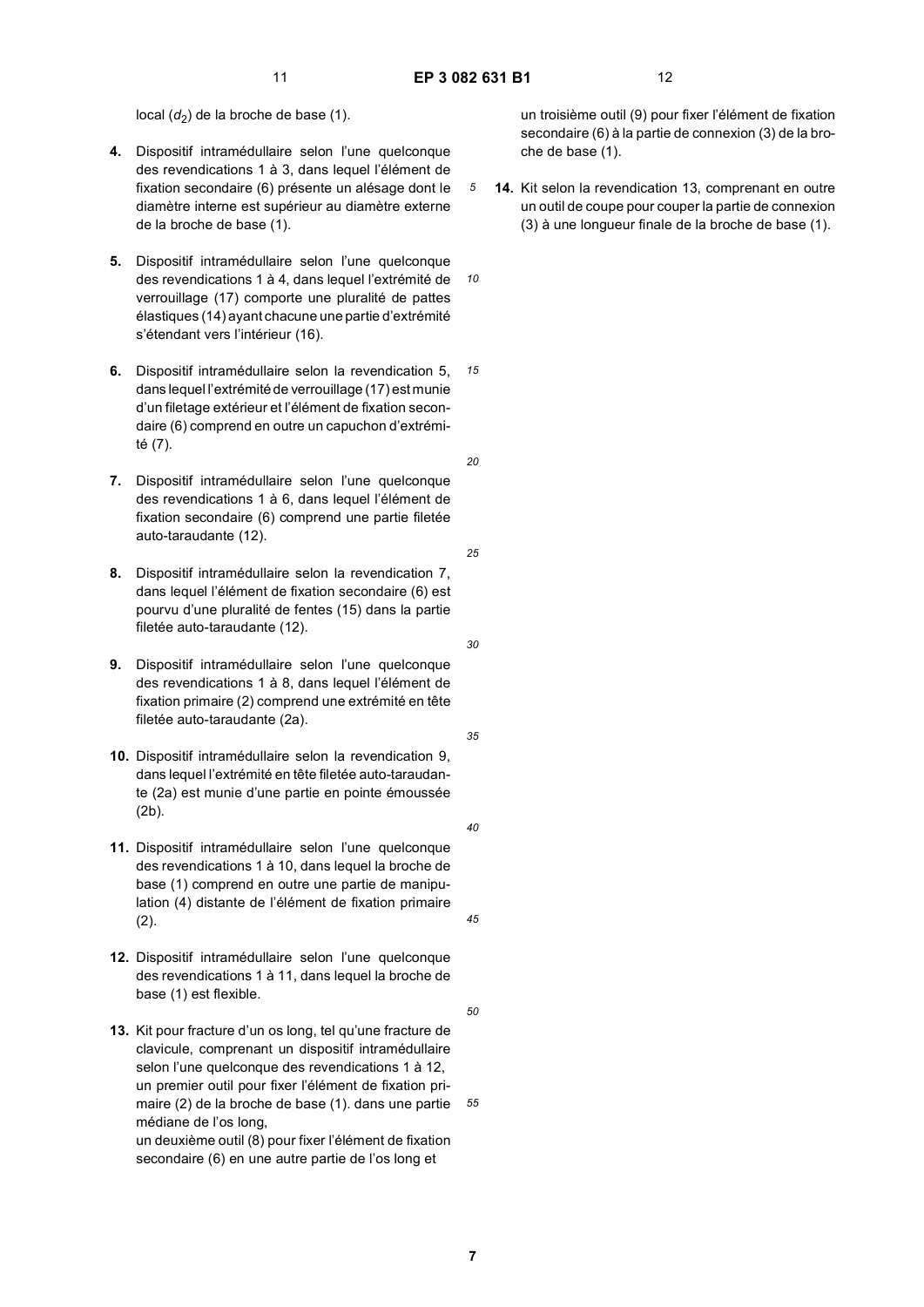

IJ

 $\overline{a}$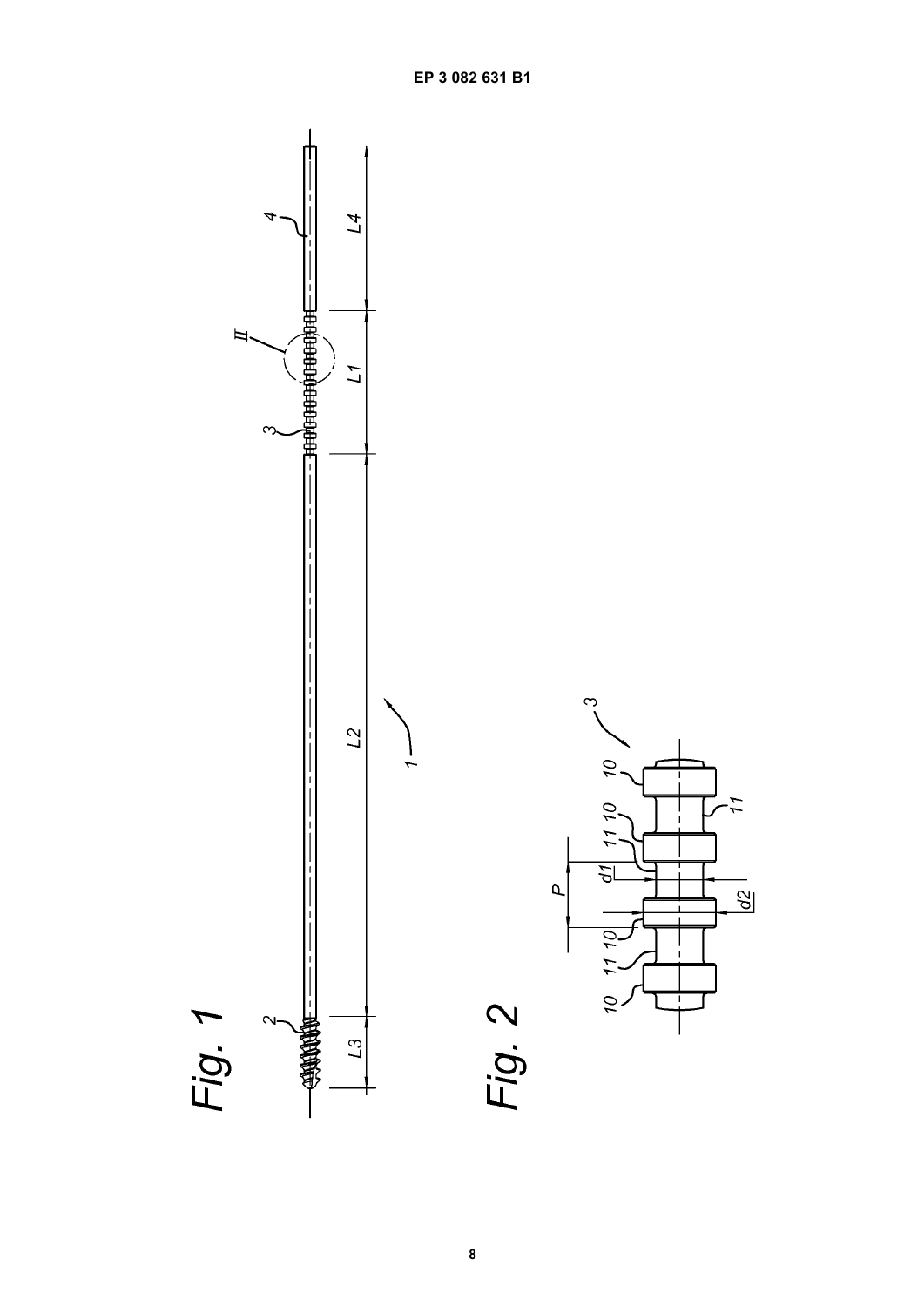

Fig. 3b

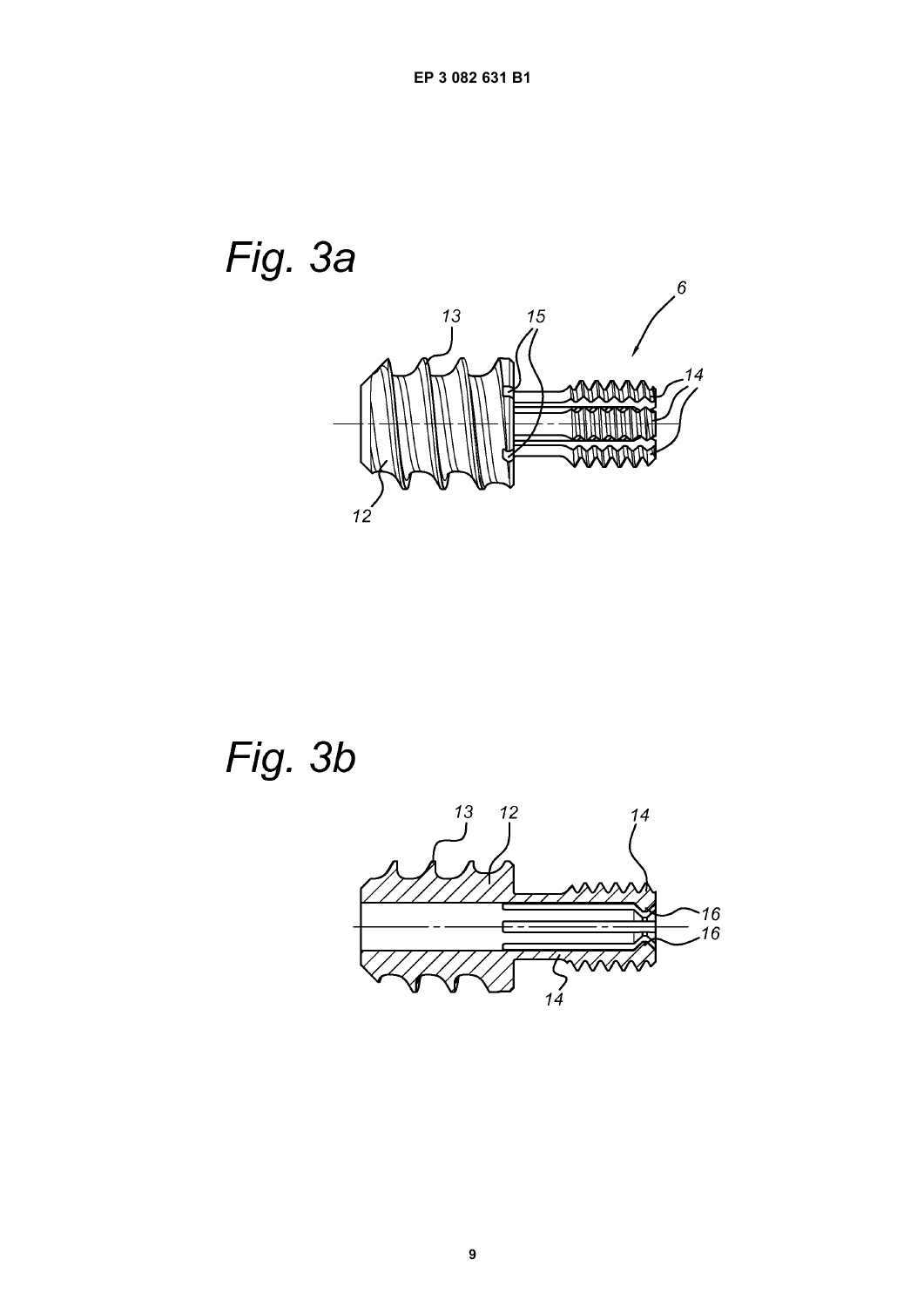

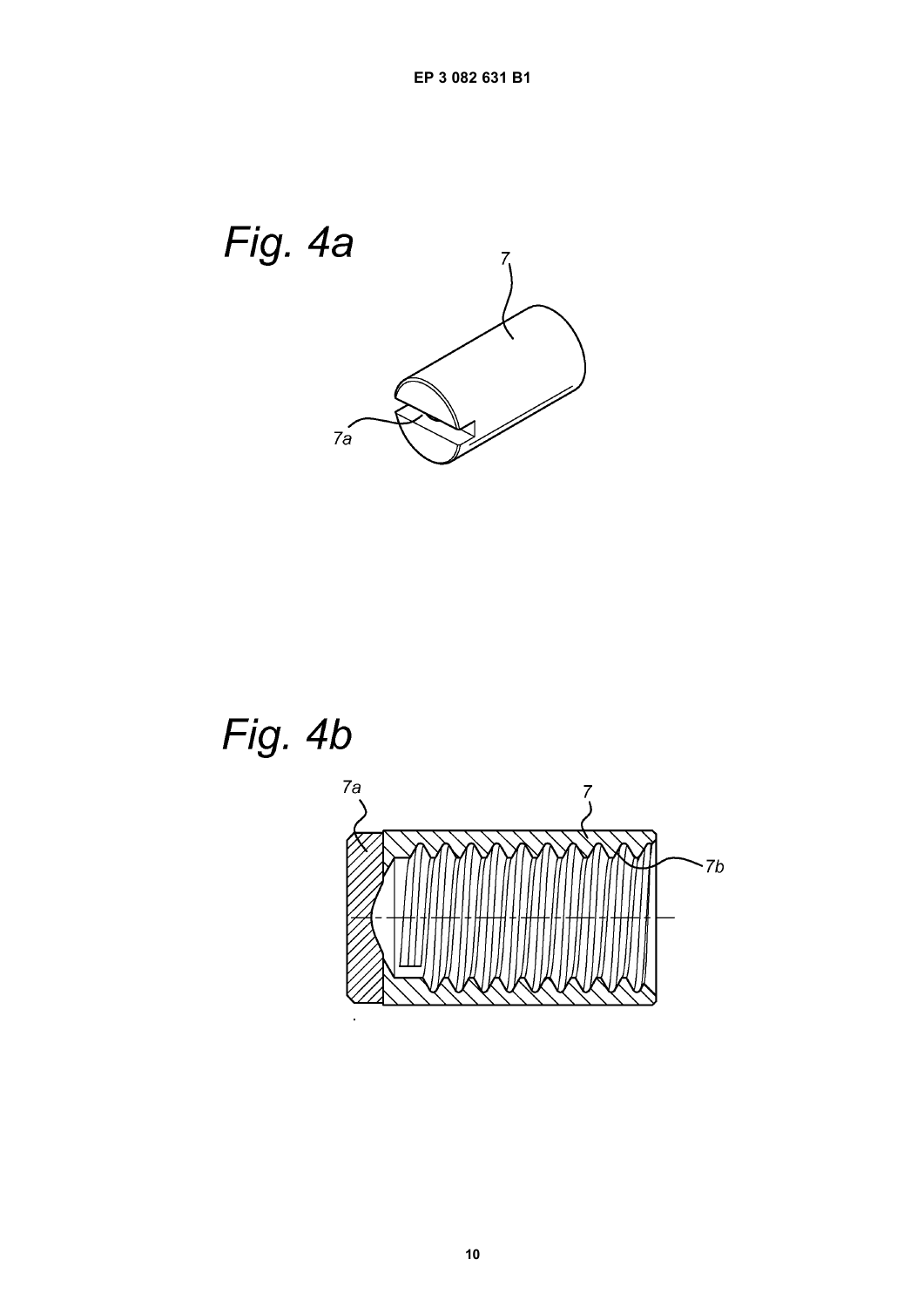